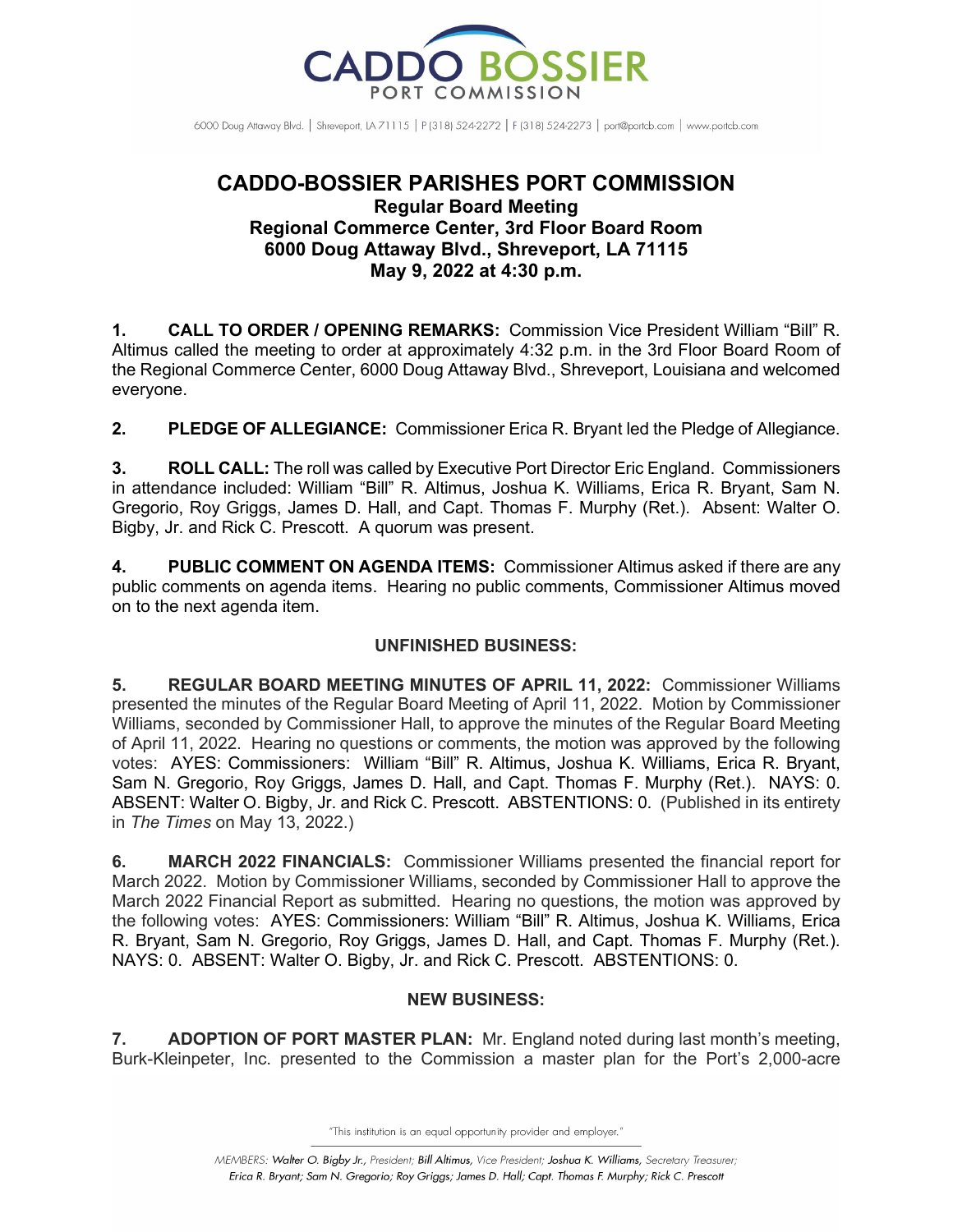property located on the west side of Highway 1. The master plan has been finalized and is recommended for adoption. Motion by Commissioner Griggs, seconded by Commissioner Bryant to adopt the master plan as submitted. Hearing no questions, the motion was approved by the following votes: AYES: Commissioners: William "Bill" R. Altimus, Joshua K. Williams, Erica R. Bryant, Sam N. Gregorio, Roy Griggs, James D. Hall, and Capt. Thomas F. Murphy (Ret.). NAYS: 0. ABSENT: Walter O. Bigby, Jr. and Rick C. Prescott. ABSTENTIONS: 0.

**8. RESOLUTION NO. 9 OF 2022:** NATIONAL MARITIME DAY RESOLUTION – MAY 22, 2022.

WHEREAS, on May 22, 1819, the steamship *The Savannah* set sail from Savannah, Georgia on the first successful transoceanic voyage under steam propulsion, thus making a material contribution to the advancement of ocean transportation; and

WHEREAS, on May 20, 1933, the Senate and House of Representatives of the United States of America assembled and designated May 22nd of each year as National Maritime Day; and

WHEREAS, during WW II in what became the world's largest sealift operation, more than 250,000 members of the American Merchant Marines served their country, with over 6,700 losing their lives, hundreds being detained as prisoners of war and in excess of 800 ships being sunk or damaged; and

WHEREAS, waterways have greatly contributed to expanding America's economy, developing cities near waterways and facilitating vast domestic and international commerce crucial to our economy today; and

WHEREAS, merchant mariners have served America with distinction throughout our history, but especially at critical moments of war and natural disaster; and

WHEREAS, the United States Merchant Marines and thousands of other workers in our Nation's maritime industry continue to make immeasurable contributions to our economic strength and ongoing efforts to build a more peaceful world; and

WHEREAS, the United States Merchant Marines also shepherd the safe passage of American goods, move exports to customers around the world, support the flow of domestic commerce on our maritime highways, strengthen our Nation's economy, bolster job creation, and, along with the transportation industry, employ Americans on ships and tugs, and in ports, like our Port of Caddo Bossier; and

WHEREAS, it is the desire of the Caddo-Bossier Parishes Port Commission to increase the awareness of the maritime industry within Caddo and Bossier Parishes and the State of Louisiana.

NOW, THEREFORE BE IT RESOLVED that the Caddo-Bossier Parishes Port Commission joins the President of the United States of America in proclaiming May 22, 2022, as National Maritime Day and calls upon the citizens of Caddo and Bossier Parishes to celebrate this observance.

This Resolution was adopted in a meeting legally convened by the Caddo-Bossier Parishes Port Commission on the 9th day of May, 2022 at which a quorum was present.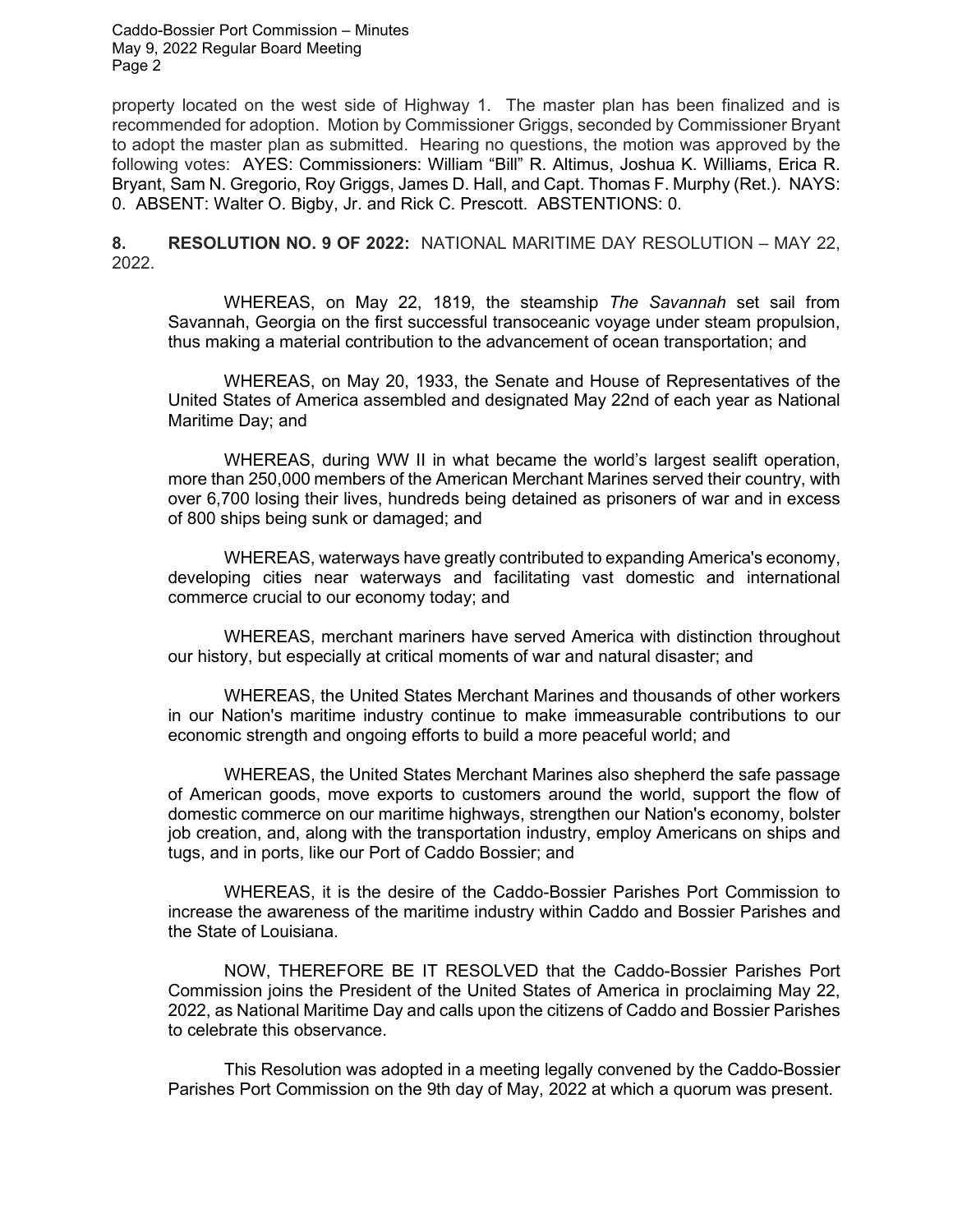> */s/ Walter O. Bigby, Jr. /s/ Joshua K. Williams* President Secretary-Treasurer

Mr. England noted Resolution No. 9 of 2022 commemorates National Maritime Day on May 22, 2022 and he thanked Commissioner Captain Murphy for bringing this occasion to the Commission's attention. The four other local governing authorities have been asked to adopt similar resolutions in recognition of this day. This resolution is recommended for adoption. Motion by Commissioner Murphy, seconded by Commissioner Gregorio to approve Resolution No. 9 as presented. The motion was approved by the following votes: AYES: Commissioners: William "Bill" R. Altimus, Joshua K. Williams, Erica R. Bryant, Sam N. Gregorio, Roy Griggs, James D. Hall, and Capt. Thomas F. Murphy (Ret.). NAYS: 0. ABSENT: Walter O. Bigby, Jr. and Rick C. Prescott. ABSTENTIONS: 0.

**9. RESOLUTION NO. 10 OF 2022:** A RESOLUTION AUTHORIZING THE EXECUTIVE PORT DIRECTOR TO EXECUTE AN APPLICATION TO SEEK GRANT FUNDING FOR THE I-69 SERVICE ROAD PROJECT, AND TO OTHERWISE PROVIDE WITH RESPECT THERETO. (Published in its entirety in *The Times* on May 16, 2022.)

Mr. England stated the Port would like to submit a grant application for funding for the I-69 service road project. As part of the application, a resolution is required authorizing the execution of the grant application. The INFRA grant would help supplement the Port's pledged funding and contribute towards the difference in funds required for the project due to the 80% construction price increase in the post-Covid economy. The resolution is recommended for adoption. Motion by Commissioner Gregorio, seconded by Commissioner Williams to approve Resolution No. 10 as presented. The motion was approved by the following votes: AYES: Commissioners: William "Bill" R. Altimus, Joshua K. Williams, Erica R. Bryant, Sam N. Gregorio, Roy Griggs, James D. Hall, and Capt. Thomas F. Murphy (Ret.). NAYS: 0. ABSENT: Walter O. Bigby, Jr. and Rick C. Prescott. ABSTENTIONS: 0.

**10. RESOLUTION NO. 11 OF 2022:** A PRELIMINARY RESOLUTION AUTHORIZING THE CADDO-BOSSIER PARISHES PORT COMMISSION, STATE OF LOUISIANA, TO INCUR DEBT AND ISSUE NOT TO EXCEED TWO HUNDRED FIFTY MILLION DOLLARS (\$250,000,000) AGGREGATE PRINCIPAL AMOUNT OF TAXABLE AND/OR TAX-EXEMPT REVENUE BONDS (THUNDER & LIGHTNING FF, LLC PROJECT), IN ONE OR MORE SERIES, PROVIDING FOR THE EMPLOYMENT OF PROFESSIONALS; MAKING APPLICATION TO THE LOUISIANA STATE BOND COMMISSION; AND OTHERWISE PROVIDING WITH RESPECT THERETO.

**WHEREAS**, the Caddo-Bossier Parishes Port Commission (the "**Port**"), a political subdivision and commission created pursuant to the provisions of Chapter 37 of Title 34 of the Louisiana Revised Statutes of 1950, as amended (the "**Act**"), is authorized and empowered under the laws of the State of Louisiana, including particularly La. R.S. 34:3158 *et seq.*, and other applicable laws of the State of Louisiana (the "**State**"), is authorized to issue tax exempt and/or taxable revenue bonds or notes for the purpose of developing commerce and industry in Caddo and Bossier Parishes (the "**Port Area**"); and

**WHEREAS**, pursuant to the Act, the Port desires, at the direction of Thunder & Lightning FF, LLC and/or its designated affiliates (the "**Company**"), subject to approval of terms and conditions and opinions as to legality of the transaction satisfactory to the Port, following all procedures and obtaining all legally required approvals and upon appropriate indemnifications satisfactory to the Port, to issue its taxable and/or tax-exempt Revenue Bonds, in one or more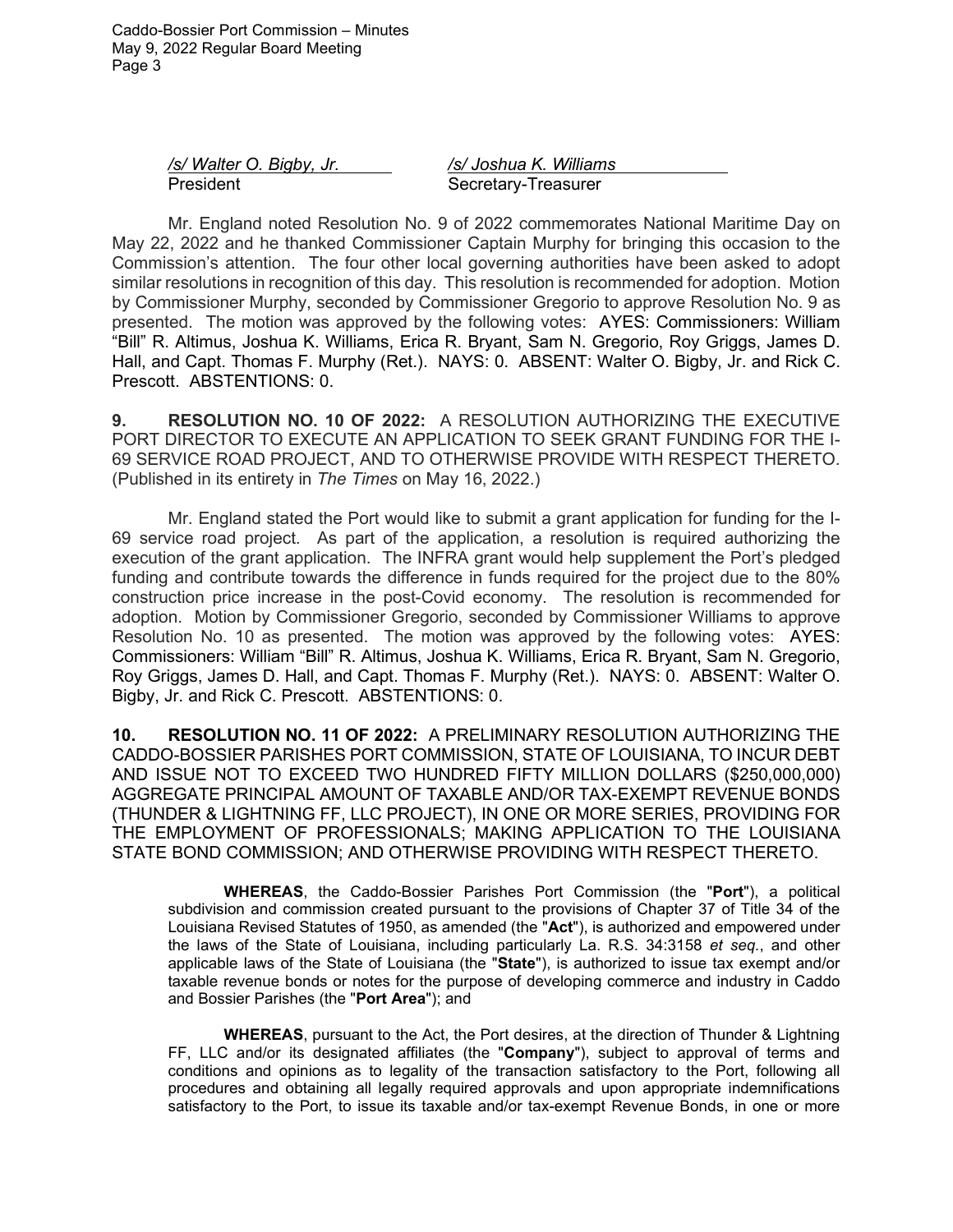> series, in an amount not exceeding Two Hundred Fifty Million Dollars (\$250,000,000) (the "**Bonds**") for the purposes of: (i) acquiring, constructing and equipping an approximate 100,000 square foot facility to be used for the provision of distributing highly efficient computing power through global software networks, to be located within the Port Area (the "**Project**") for the benefit of the Company within the jurisdiction of the Port; and (ii) paying the costs of issuance of the Bonds; and

> **WHEREAS**, pursuant to the Act, property acquired by the Port in connection with the issuance of bonds is exempt from ad valorem tax and the Port is permitted to require a payment in lieu of tax ("**PILOT**") in an amount not exceeding what the ad valorem tax would have been; and

> **WHEREAS**, the Port desires to provide a favorable PILOT and other incentives described in the documents to be approved pursuant hereto as an incentive to the Company to develop the Project; and

> **WHEREAS**, it is now the desire of this Board of Commissioners, acting as the governing authority (the "**Governing Authority**" or "**Board of Commissioners**") of the Port, to make formal application to the Louisiana State Bond Commission (the "**State Bond Commission**") for approval of the Bonds, to authorize any and all additional documents deemed necessary or advisable in furtherance of the Project, and to provide for other matters in connection with the issuance of the Bonds as set forth herein.

**NOW, THEREFORE, BE IT RESOLVED** by the Governing Authority of the Port, that:

**SECTION 1. Issuance of Bonds**. The Port hereby approves and authorizes the issuance of the Bonds in a principal amount of not to exceed Two Hundred Fifty Million (\$250,000,000). The Bonds will be issued on a taxable or tax-exempt basis, in one or more series, for a term of not to exceed fifteen (15) years. The Bonds shall bear interest at a fixed or variable rate of interest not to exceed eight percent (8%) per annum. The Bonds will be payable solely from payments to be made by the Company or caused to be made by the Company in accordance with the Transaction Documents (as defined herein).

**SECTION 2. Additional Approvals**. In connection with the issuance of the Bonds, and/or in furtherance of the Project, the Port hereby approves and authorizes the President, Vice President, the Executive Port Director and/or Secretary-Treasurer, or any one of them acting independently (individually or collectively, the "**Authorized Representatives**") on behalf of, and in the name of the Port and on advice of counsel to the Port, to negotiate and prepare documentation in furtherance of the Project including, without limitation, a Trust Indenture, by and among the "**Trustee**" as designated therein, the Port, and the Company (the "**Trust Indenture**"), one or more Lease Agreements between the Port and the Company (the "**Lease Agreement**"); and any and all additional security documents, collateral agreements, certificates and other documentation deemed necessary, advisable or desirable to promote the development and/or financing of the Project (collectively referred to herein as the "**Transaction Documents**"). It is contemplated that the Lease Agreement (or lease revenues therefrom) and other Transaction Documents will be assigned to the Trustee under the terms of the Trust Indenture for the benefit of the holders of the Bonds.

**SECTION 3. Execution and Delivery of Documents**. Upon completion of negotiations and determination of the terms of the Lease Agreement, the Authorized Representatives shall present the form of the Lease Agreement and authorization of other Transaction Documents to this Board of Commissioners for final approval. Such approval may be in the form of a "parameters" approval with authorization for the Authorized Representatives to complete the final forms within approved parameters or as otherwise authorized by this Board of Commissioners.

**SECTION 4. Louisiana State Bond Commission Approval/Volume Cap**. In connection with the issuance of the Bonds, the Authorized Representatives are hereby authorized to apply to the State Bond Commission for approval of the issuance of the Bonds. A certified copy of this Resolution shall be forwarded to the State Bond Commission by Bond Counsel (defined below),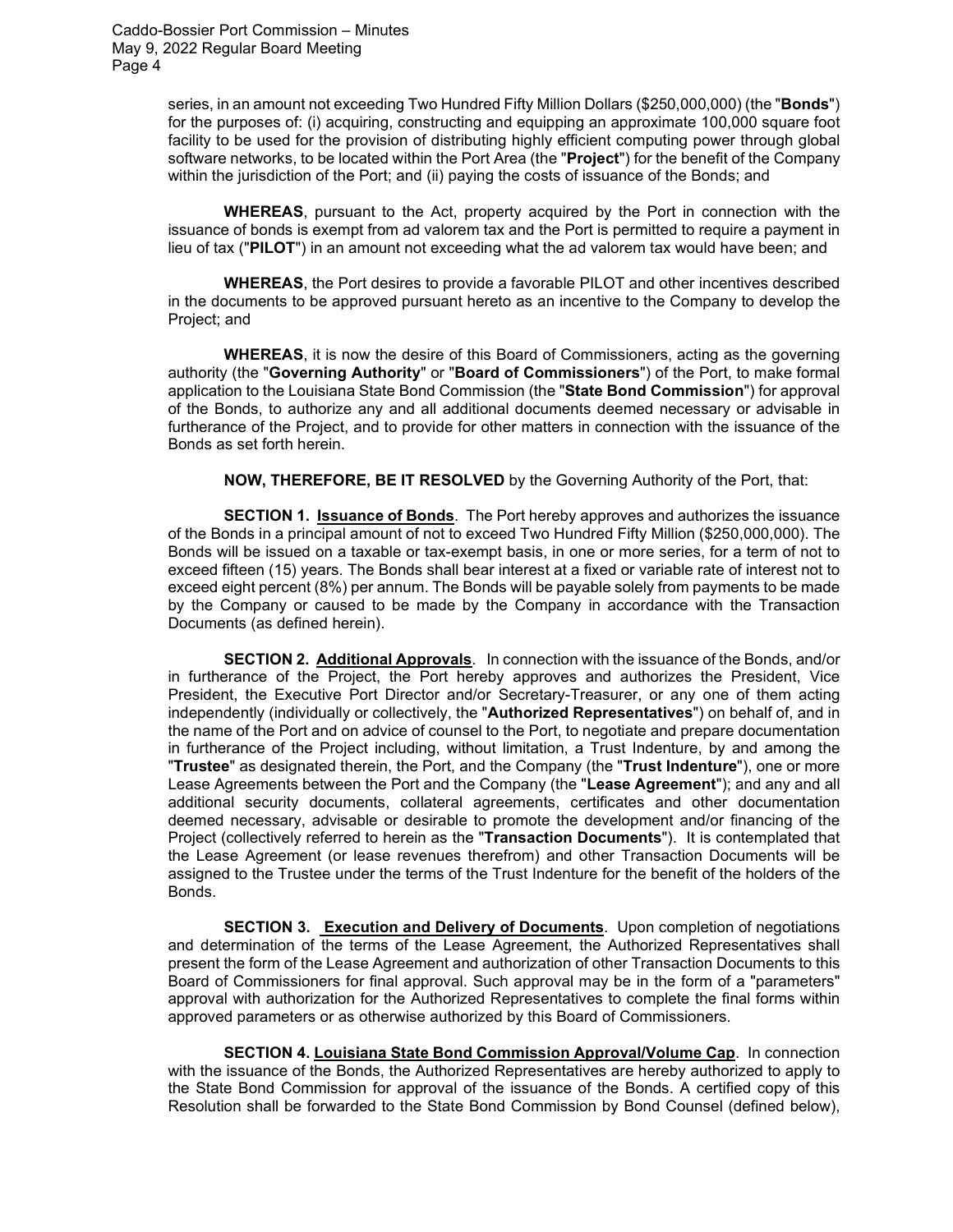> together with a letter requesting the prompt consideration and approval of the application. In connection with the application to the State Bond Commission, and upon advice of Bond Counsel, the Authorized Representatives are further authorized to apply for an allocation of State volume cap should it be determined that the Bonds or any portion thereof be eligible for designation as "**Exempt Facility Bonds**" or other tax-exempt designation requiring a State volume cap allocation under the Internal Revenue Code.

> **SECTION 5. Bond Counsel**. This Governing Authority finds and determines that a real necessity exists for the employment of bond counsel in connection with the issuance of the Bonds. Boles Shafto, LLC, of Monroe, Louisiana is hereby appointed as Bond Counsel ("**Bond Counsel**") to do and perform comprehensive legal and coordinate professional work as bond counsel with respect to the issuance and sale of the Bonds. Said Bond Counsel shall prepare and submit to this Governing Authority for adoption all of the proceeding's incidental to the authorization, issuance, sale and delivery of such Bonds, and shall furnish its opinions covering the legality of the issuance of the Bonds. The fee of Bond Counsel shall be fixed at a sum not exceeding the maximum fee allowed by the Attorney General of the State of Louisiana's fee schedule for comprehensive, legal and coordinate professional work in connection with the issuance of revenue bonds and based on the amount of the Bonds actually issued, sold, delivered and paid for, plus "out-of-pocket" expenses, said fees to be contingent upon the issuance, sale and delivery of said Bonds. A certified copy of this Resolution shall be submitted to the Attorney General of the State of Louisiana for his written approval of said employment and of the fees herein designated.

> **SECTION 6. Municipal Advisor**. The Port hereby retains Sisung Securities Corporation, New Orleans, Louisiana, Registered Municipal Advisors, to act as its Independent Registered Municipal Advisor ("**IRMA**") pursuant to the provisions of the Dodd-Frank Wall Street Reform and Consumer Protection Act and the Final Rule adopted by the Securities and Exchange Commissioners on September 20, 2013 and the adopted final release (the "**Release**") for the purpose of providing advice on structure, timing, terms and other matters relating to the Bonds, upon which the Por tmay rely. The fee for such services shall be payable solely from the proceeds of the Bonds and the amount thereof shall be subject to approval by the Port and subject to the approval of the State Bond Commission. The Por tor the Municipal Advisor may terminate this retention at any time upon written notification to the other party.

> **SECTION 7. Bond Purchase Agreement.** If deemed necessary upon advice of Bond Counsel and the Municipal Advisor, an Authorized Representative (any of them acting alone) is hereby authorized and directed to enter into, execute and deliver a Bond Purchase Agreement or such other equivalent document as may be necessary to contract the sale of the Bonds to the purchasers thereof (the "**Bond Purchase Agreement**"), in such form as the Authorized Representative deems appropriate upon advice of Bond Counsel; provided however, that no Bond Purchase Agreement shall be executed until the State Bond Commission's approval is first obtained.

> **SECTION 8. Professionals to Proceed**. Bond Counsel is hereby authorized and directed to proceed with the issuance of the Bonds and Bond Counsel is authorized and directed to prepare necessary documents appertaining thereto and to present them for further action by this Governing Authority.

> **SECTION 9. Other Professionals.** Should it be necessary to engage other professionals, the Executive Port Director shall be authorized to engage such professionals provided the contracts employing such professionals shall be promptly submitted to this Governing Authority.

> **SECTION 10. Declaration of Official Intent**. Prior to the delivery of the Bonds, the Company anticipates that it may pay a portion of the costs of the Project from available funds subsequent to the date which is sixty (60) days prior to the date hereof. Upon the issuance of the Bonds, the Port reasonably expects to reimburse any such expenditures of other available funds from a portion of the proceeds of the Bonds. Any such allocation of proceeds of the Bonds for reimbursement will be with respect to capital expenditures (as defined in Reg. 1.150-1(b)) and will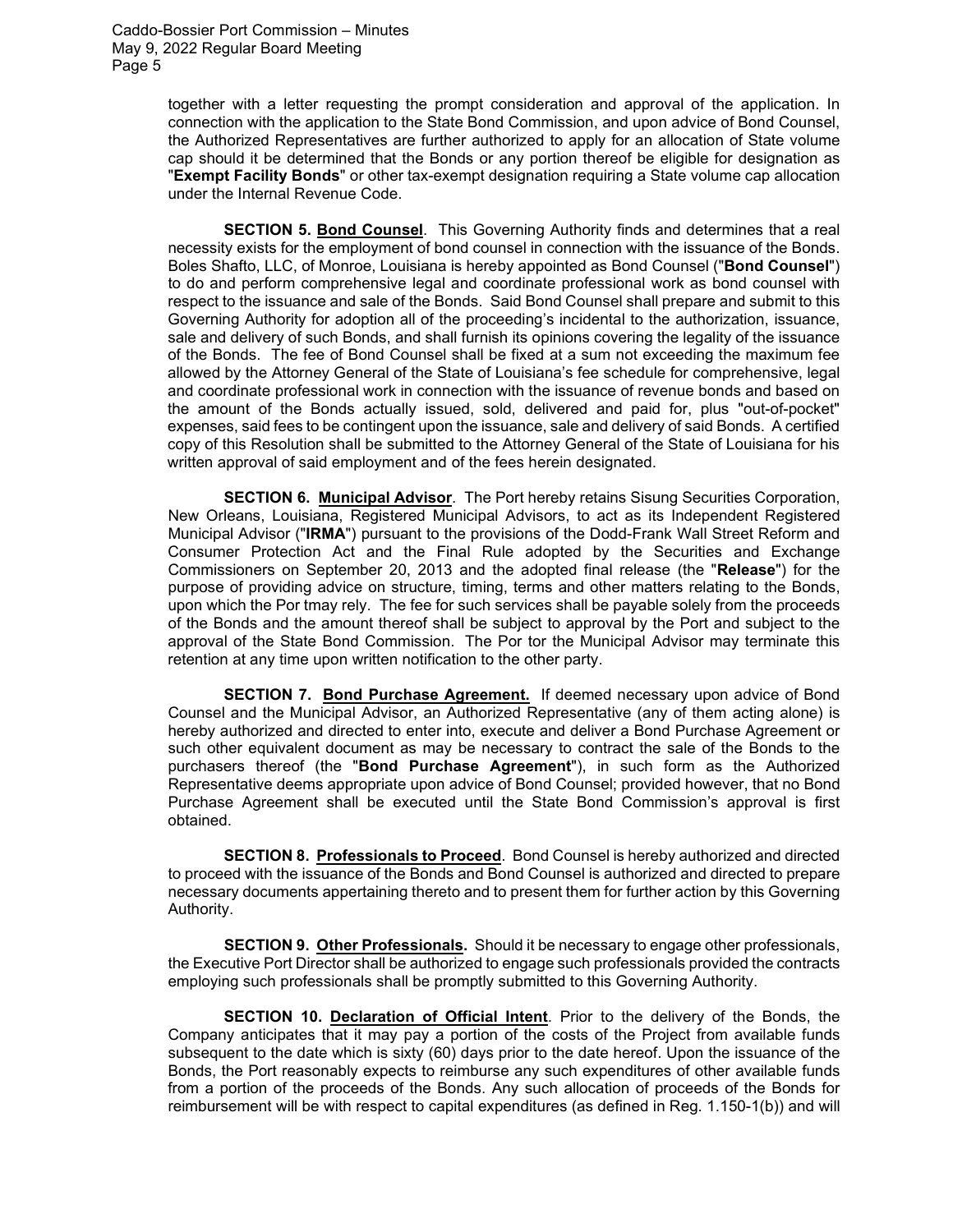> be made upon the delivery of the Bonds and not later than eighteen (18) months after the later of (i) the date such expenditure was paid or (ii) the date on which the Project was placed in service (but in no event no more than three (3) years after the date of the original expenditure of such monies). This Section is intended to be a declaration of official intent within the meaning of Reg. 1.150-2.

> **SECTION 11**. **Confidentiality.** In the course of active negotiations with the Company, the Executive Port Director is hereby authorized to make any determinations as to confidentiality in accordance with Act No. 175 of the 2018 Regular Session of the Louisiana Legislature as enacted in Title 44, Section 22.1 of the Louisiana Revised Statutes (La R.S. 44:22.1).

> **SECTION 12. State Bond Commission Swap Policy**. By virtue of applicant/issuer's application for, acceptance and utilization of the benefits of the Louisiana State Bond Commission's approval(s) resolved and set forth herein, it resolves that it understands and agrees that such approval(s) are expressly conditioned upon, and it further resolves that it understands, agrees and binds itself, its successors and assigns to, full and continuing compliance with the "State Bond Commission Policy on Approval of Proposed Use of Swaps, or other forms of Derivative Products Hedges, Etc.", adopted by the Commission on July 20, 2006, as to the borrowing(s) and other matter(s) subject to the approval(s), including subsequent application and approval under said Policy of the implementation or use of any swap(s) or other product(s) or enhancement(s) covered thereby.

> **SECTION 13. Effective Date.** This Resolution shall become effective immediately upon adoption hereof.

Approved as to legal form and content:

*/s/ Dannye W. Malone*\_\_\_\_\_\_\_\_\_\_\_\_\_ Dannye W. Malone

5/05/2002\_\_\_\_\_\_\_\_\_\_\_\_\_\_\_\_\_\_\_\_\_\_ Date

This Resolution having been submitted to a vote, the vote thereon was:

YEAS: Commissioners: William "Bill" R. Altimus; Joshua K. Williams; Erica R. Bryant; Sam N. Gregorio; Roy Griggs; James D. Hall; and Thomas F. Murphy.

NAYS: None

ABSTAIN: None

ABSENT: Walter O. Bigby, Jr. and Rick C. Prescott

And the resolution was declared adopted on this, the 9th day of May, 2022.

*/s/ Eric England*\_\_\_\_\_\_\_\_\_\_\_\_\_ */s/ Walter O. Bigby, Jr.* \_\_\_\_\_\_ **Executive Port Director President** 

**Eric England, Walter O. Bigby, Jr.,**

#### **CERTIFICATE**

I hereby certify that the above and foregoing is a true and correct copy of the Resolution adopted at a Regular Meeting of the Caddo-Bossier Parishes Port Commission held on the 9th day of May, 2022, in which a quorum was present and voting, and that the Resolution adopted is still in full effect and has not been rescinded or revoked.